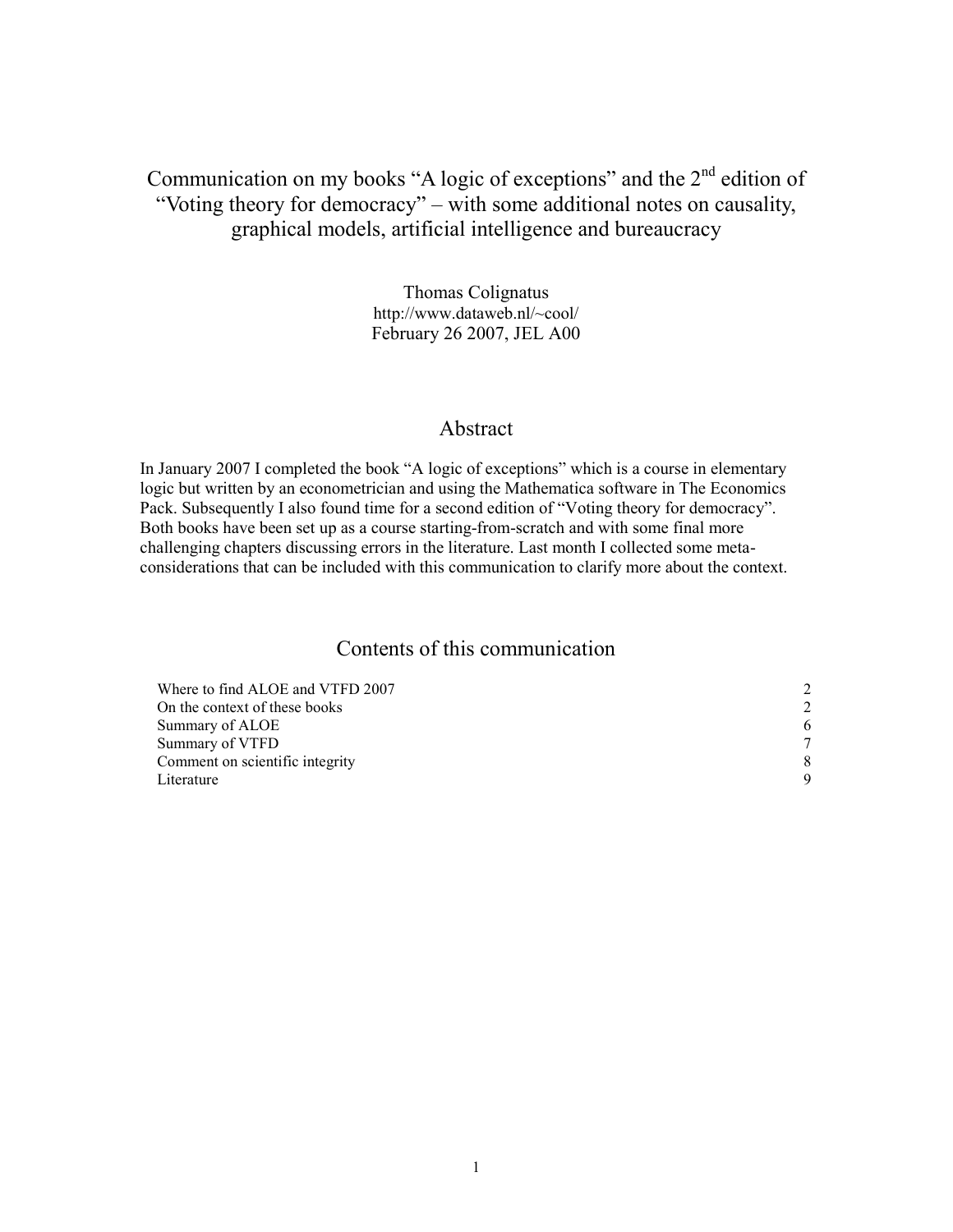## Where to find ALOE and VTFD 2007

Colignatus (2007a), "A logic of exceptions" - henceforth ALOE - is available now, see http://www.dataweb.nl/~cool/Papers/ALOE/Index.html. Readers who already looked before February 26 2007 should look again for the February update where typing errors have been corrected.

Colignatus (2007b), "Voting theory for democracy", 2<sup>nd</sup> edition - henceforth VTFD - is available now too, see http://www.dataweb.nl/~cool/Papers/VTFD/Index.html

The websites contain printable PDFs. These books are also included in the now updated version of The Economics Pack, see Cool (1999, 2001) and http://www.dataweb.nl/~cool/TheEconomicsPack/index.html. Please note that the print version of this Guide still is 2001 while the software version on the web is 2007.

One can benefit from these books also when one doesn't have the software. However, with the software, one will have an interactive environment. The software can be freely downloaded, but one needs a licence to run it.

Shone (2000) contains a useful review of Mathematica, http://www.wolfram.com.

The books are currently published in the printing-on-demand format. This is kind of awkward, since it tends to limit the circle of prospective users. Readers who have contacts with a big publishing house are invited to contact me for republication.

## On the context of these books

When I completed ALOE a friend called my attention to Judea Pearl (2000), "Causality". Indeed, page 29 there contains a boolean model with exceptions. So it may be that the attention for exceptions is in the air. Conversely, ALOE p 135-138 contains a discussion on induction, which would be mainly causal induction though I did not extend on that. Statistical induction namely causes its own rules of inference – probability theory – (notably on "left out variables").

Interestingly ALOE has been written by an econometrician and one of the claims by Pearl is that precisely the approach of "structural equations models" importantly used in econometrics would be the best if not the only way to describe causality. That is, by econometricians of the generations of Tinbergen and Theil, since the recent generations seem to have gone astray due to the influence of statisticians who only observe correlation and not causality. While structural equations contain parameters, the structure of their connections could be represented by graphs (arrow diagram). Indeed, it is known that Tinbergen used to make path diagrams. Theil (1971:437) gives an arrow diagram of the Klein model.

It may be noted that VTFD contains graphs for the voting margins, i.e. the margin of votes one candidate gets over another. Given this experience, it would conceivably be relatively easy to write a Mathematica package on graphical models and causality, using the combinatorica package in Mathematica, documented in tbe book by Skiena & Pemmaraju (2003).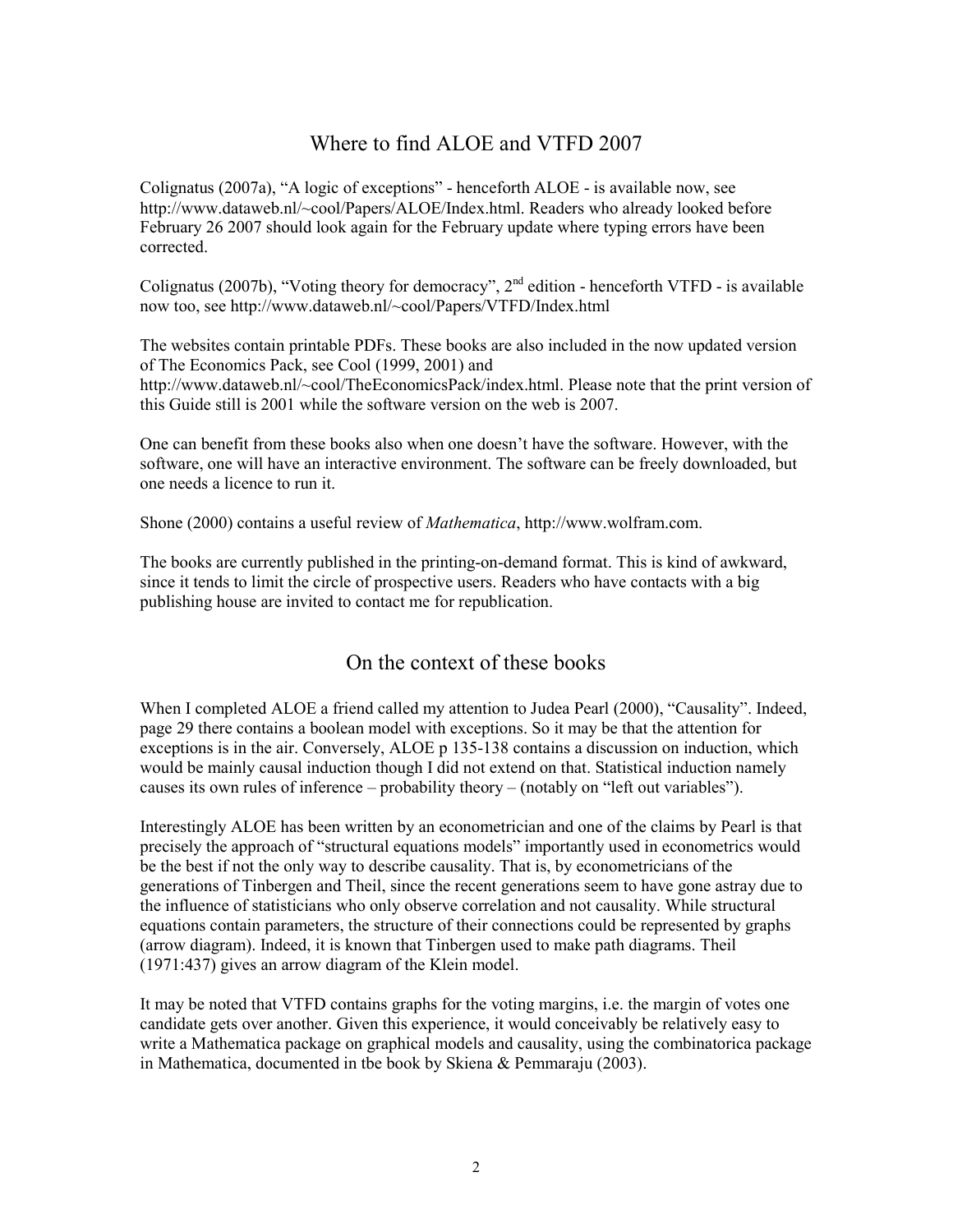A point to note is that some structural equations relating to causality need not be linear. For example when rain or a baby may wet the grass, then {rain, baby}  $\rightarrow$  wet grass, or {r, b}  $\rightarrow$  w, so that the logical equation becomes  $w = 1 - (1 - r)(1 - b) = b + r - b r$  which is nonlinear. Obviously, Tinbergen and Theil were interested in quantitative and not logical relations, so they would write  $x_w = x_r + x_b + \varepsilon$  with  $x_c$  the amount of wetness from cause C. In boolean causality, the degree of wetness does not enter the discussion. So it may still be that there is a difference with those pioneers in econometrics though the kind of reasoning would be the same, and a likely intention is to use both types of equations in parallel.

Incidently, it seems perfectly OK when statisticians, following Pearson and his discovery of the Simpson paradox (later called after Simpson), only think in terms of correlations. It would be the subject fields, that use statistics, who should provide the causality. But it would be logic and philosophy to design the theory of causality itself. Incidently, the Simpson paradox also occurs in Voting Theory. A discussion is included in The Economics Pack, in the packages on the Life Sciences.

According to Pearl, the confounding as shown in the Simpson paradox is the core case where causality and the statistical approach differ. Pearl (2000:199): "As much as I admire the rigor introduced by Greenland and Robin's analysis through the framework of exchangeability, I am thoroughly convince that the opacity and inflexibility of counterfactual contingency tables are largely responsible for the slow acceptance of the GR framework among epidemiologists and, as a byproduct, for the lingering confusion that surrounds confounding in the statistical literature at large. I am likewise convinced that formulating claims and assumptions in the language of structural models will make the mathematical analysis of causation accessible to rank-and-file researchers and thus lead eventually to a total and natural disconfounding of confounding." One would also look at Greenland, Pearl & Robins (1999), "Causal diagrams for epidemiologic research". Just be careful with the term "structural equations".

A point to keep in mind is that causality itself would be deterministic and boolean while quantities might be probabilistic. ALOE p 177 contains the triangle of Determinism, Volition and Randomness (chance). These are different perspectives only and their differences are not as dramatic as may seem. For a die the list of possible outcomes {1, …, 6} is deterministic. Volition is when one takes an element by free will (or the illusion of that). If an element is taken by Nature then you might call it deterministic or chance, depending whether you assume some hidden volition/cause/process or not. The big words of Determinism, Volition and Chance thus are mainly perspectives that can be caught in simple operations. Which would transfer to the mathematics of modeling. But it would remain strange to try to describe causality in terms of probability.

The branch of research of Graphical Models appears to be related to artificial intelligence. It so happens that ALOE p8 states:

"Since the Egyptians, mankind has been trying to solve the problem of bureaucracy. One frequent approach is the rule of law, say, that a supreme law-giver defines a rule that a bureaucracy must enforce. It is difficult for a law however to account for all kinds of exceptions that might be considered in its implementation. Ruthless enforcement might well destroy the very intentions of that law. Some bureaucrats might still opt for such enforcement merely to play it safe that nobody can say that they don't do their job. Decades may pass before such detrimental application is noticed and revised. There is the story of Catherine the Great regularly visiting a small park for a rest in the open air, so that they put a guard there; and some hundred years after her death somebody noticed that guarding that small park had become kind of silly. When both law-givers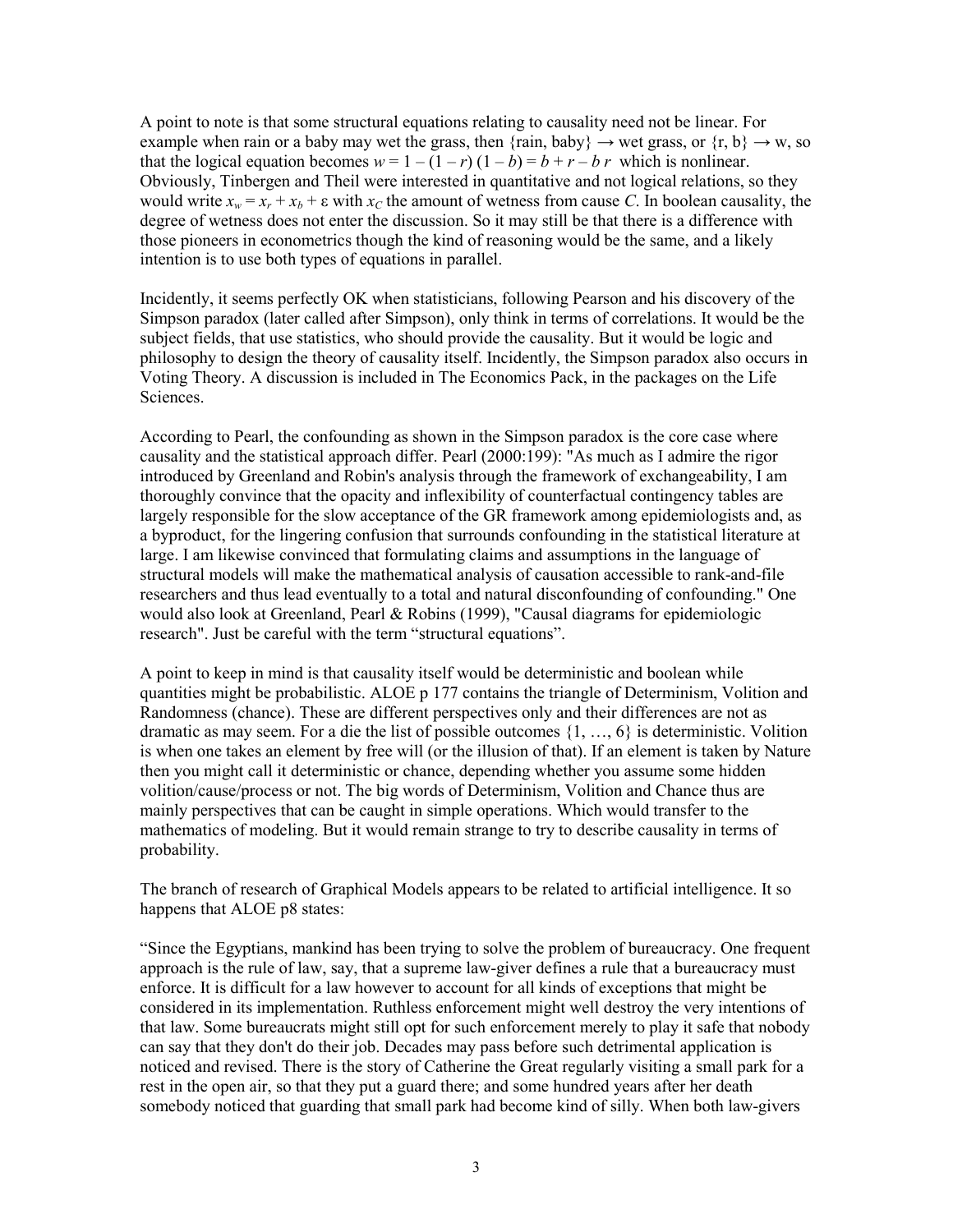and bureaucrats grow more aware of some logic of exceptions then they might better deal with the contingencies of public management. It is a long shot to think so, of course, but in general it would help when people are not only aware of the rigour of a logical argument or rule but also of the possibility of some exception."

The cover of the book contains the line "The approach to keep exceptions in the back of one's mind is a general sign of intelligence." Where researchers in graphical models relate their work to artificial intelligence and robotics, they might as well link up with the research on bureaucracy.

Morgan (2002) in an interview with Jeff Paris on his work on logic and common sense has him emphasizing the importance for robotics. The argument runs: "If we are planning to delegate important decisions to computers, it's important that we know that the computer is actually acting in a way that we would describe as common sense." However, my suggestion would be that before we delegate such power to robots we first try to put some common sense into our bureaucracies.

My suggestion therefor is that this whole line of logic, causality, graphical models, common sense and exceptions is also important for economics and the management of the state.

Reading Deutscher (2005), I can extend the Egyptians with the early Sumerians. It is interesting to observe that the word "all" is linked etymologically to "whole", which is reconstructed in set theory where the whole (set) consists of all its elements. Deutscher also shows that linguistic structure can support instant thought. In the same way, much of logic and mathematics seems to flow from a good look at language, where patterns have been ingrained and empirically tested in the course of thousands of years. My impression is that ALOE and its approach to the Liar paradox and Russell's set paradox and Gödel's theorems finds support in linguistics. And it would be nice if we can design bureaucratic patterns that support instant consumer friendliness and awareness of exceptions.

Pearl (2000:349) states: "As I mentioned earlier, the surgery idea of Herman Wold was stamped out of the economics literature in the 1970s, and all discussions on policy analysis that I could find assume that the mutilated model prevails throughout. That taxation is under government control at the time of evaluation is assumed to be sufficient for treating taxation as an exogenous variable throughout, when in fact taxation is an endogenous variable during the model-building phase and turns exogenous only when evaluated." However, Colignatus (1992, 2000, 2005), and earlier unpublished work at the Dutch Central Planning Bureau, not only regard taxation but the whole of policy making as endogenous.

Pearl (2000:358): "But the really challenging problems are still ahead: We still do not have a causal understanding of *poverty* and *cancer* and *intolerance*, and only the accumulation of data and the insight of great minds will eventually lead to such understanding." Well, I don't know about "great minds" yet in my own dim-witted way I must mention that Colignatus (1992, 2000, 2005) already solve poverty. Colignatus (2006) confirms that analysis for a small Caribbean island economy.

Pearl wrote a great book. But a new edition is required that increases its didactic tone. Pearl refers to econometrics, epidemiology, statistics, computer science, but only a few readers will be at home in all these areas, and when delving in one area the new book should provide at least a shortcut explanation for readers from the other areas. In ALOE and VTFD I try to get a good balance between text, formulas, graphics, numbers, and, programs. Pearl does likewise except for the programs, which would give interactive support. Also, he gives a verbal definition of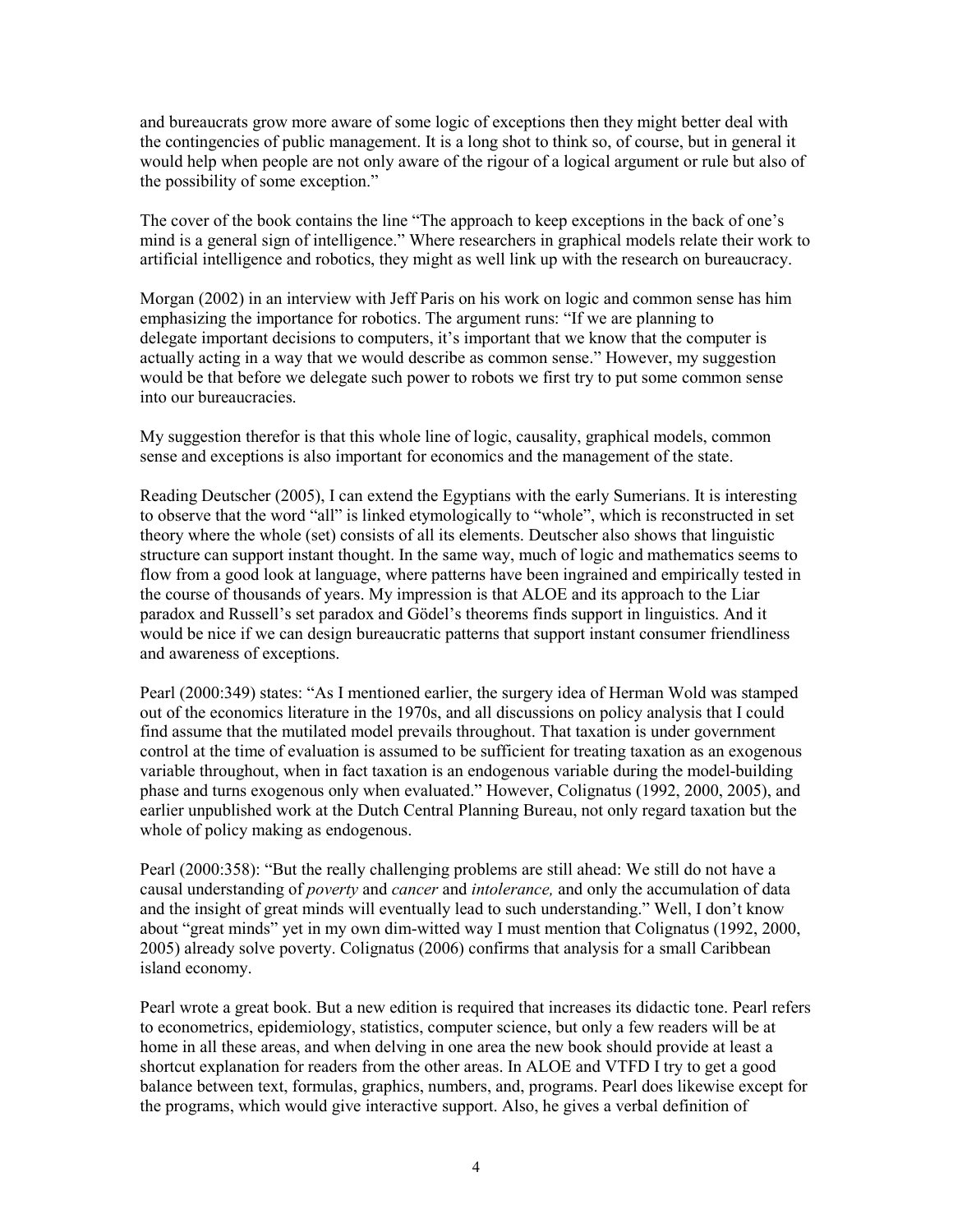confounding only at the end of the chapter on confounding, in the line of an argument, and it would be better to start out with it. The book would benefit from more contingency tables, with numerical examples and operational calculations.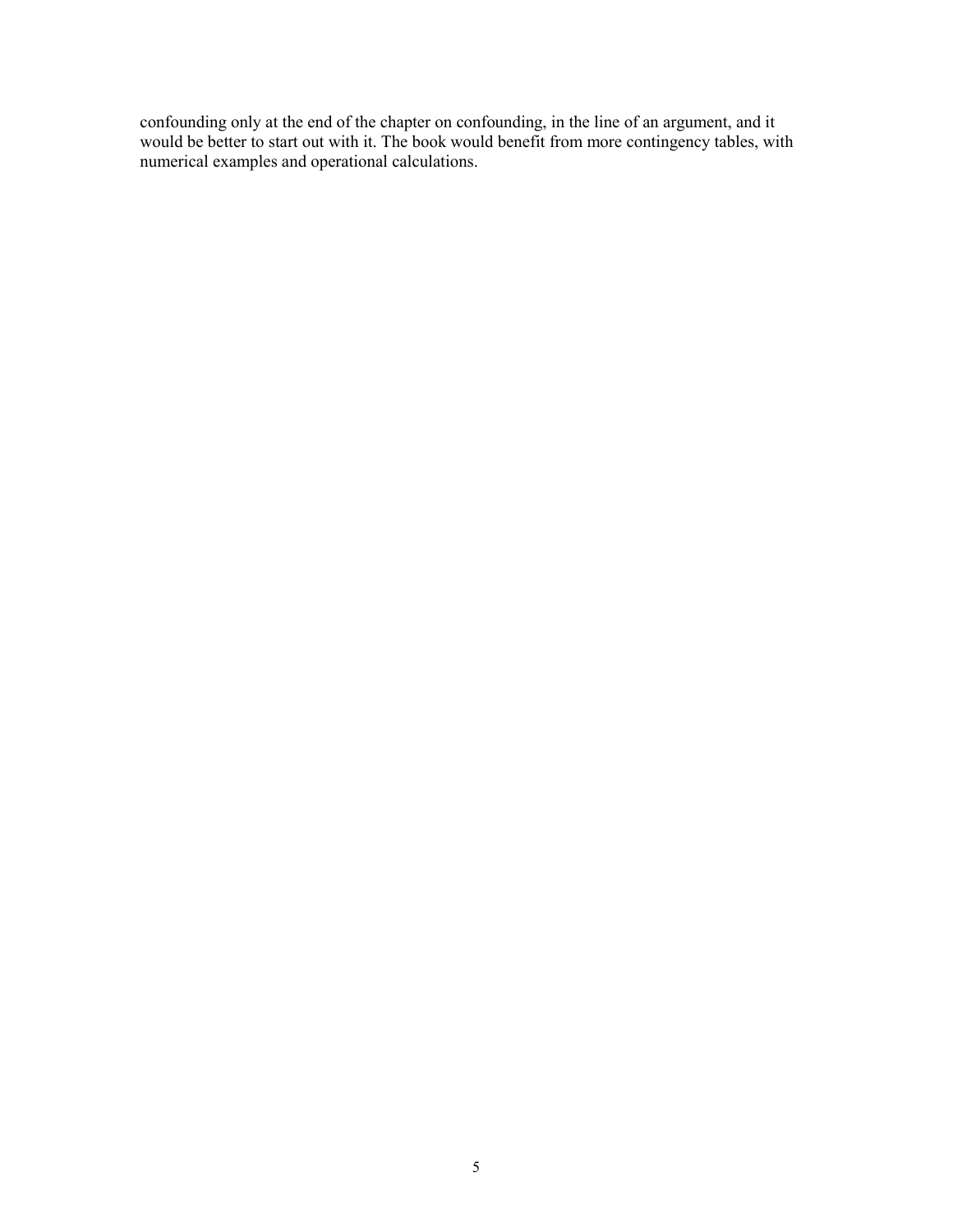## Summary of ALOE

A LOGIC OF EXCEPTIONS provides the concepts and tools for sound inference. Discussed are: (1) the basic elements: propositional operators, predicates and sets; (2) the basic notions: inference, syllogism, axiomatics, proof theory; (3) the basic extra's: history, relation to the scientific method, the paradoxes. The new elements in the book are: (4) a logic of exceptions, solutions for those paradoxes, analysis of common errors in the literature, routines in Mathematica. The book is intended to be used in the first year of college or university. The last two chapters require a more advanced level that is worked up to.

Logic is used not only in science and mathematics but also in business and sometimes in politics and government. Logic and inference however can suffer from paradoxes such as the Liar paradox "This sentence is false" or the proof-theoretic variant by Gödel "This statement is not provable" or the Russell set paradox of "The catalogue of all catalogues that don't mention themselves". This book explains and solves those paradoxes, and thereby gives a clarity that was lacking up to now. The author proposes the new approach that a concept, such as the definition of truth or the notion of proof or the definition of a set, also reckons with the exceptions that may pertain to its very definition. The approach to keep exceptions in the back of one's mind is a general sign of intelligence.

#### Some key points:

(1) For the Russell set paradox. Let  $R = \{y \mid y \neq y\}$  where "e" stands for being an element and "ne" for not being an element. Given the induced contradiction in two-valued logic we conclude that for all x it would hold that  $x \neq \{y \mid y \neq y\}$ . Russell and Whitehead solved that by a theory of types, so that it is ingrained in the axioms of set theory and the syntax that such an R cannot be formed. Let us however consider the close approximation of the R-idea in  $Z = \{v \mid v \in v \& v \in Z\}$ }. In this case we allow selfreference and break the theory of types. This set is inspired by Zermelo's axiom of *Aussonderung*, and identifies that selfreference is the working part of that axiom. Thus, it is useful to allow selfreference and rewrite the axioms. Since this allows the formation of R, it can be regarded as a nonsensical concept, such that the expressions  $R \text{ e } R$  and  $R$ ne R get truthvalues "indeterminate" instead of true or false. In this case we rely on inference rather than syntax to prevent paradox, with the premium that we can define sets using selfreference when it is useful. Note that Z can be understood as  $Z = \{y \mid y \neq y \text{ unless } y = Z \text{ for } y \text{ is } y \text{ and } y \text{ is } Z \}$ then y ne y  $\&$  y e Z } which means that R is equipped with an exception.

(2) The Liar paradox. Let  $L = Not(L)$ . Given the induced contradiction in two-valued logic we conclude that for all x it would hold that  $x \neq Not(x)$ . Russell and Tarski solved that by a theory of types in language. Yet this causes truthpredicates  $true<sub>n</sub>$  for language level *n* which is rather odd since natural languages don't seem to have use for this. If we allow for three-valued logic then we keep the freedom of definition and a single concept of truth. While three-valued logic seems cumbersome, the routines in Mathematica show that it can be handled easily.

(3) The meaning of three-valued logic. In two-valued logic we have the "convention of the assertoric usage of language", in that we say only what we consider true. With two values of saying (saying and not saying) and two values of truth (true and false) this fits. What happens when there is a third value ? The solution is to recognize "hypothetical speech" as a third possibility in the use of language, e.g. used in a "reductio ad absurdum".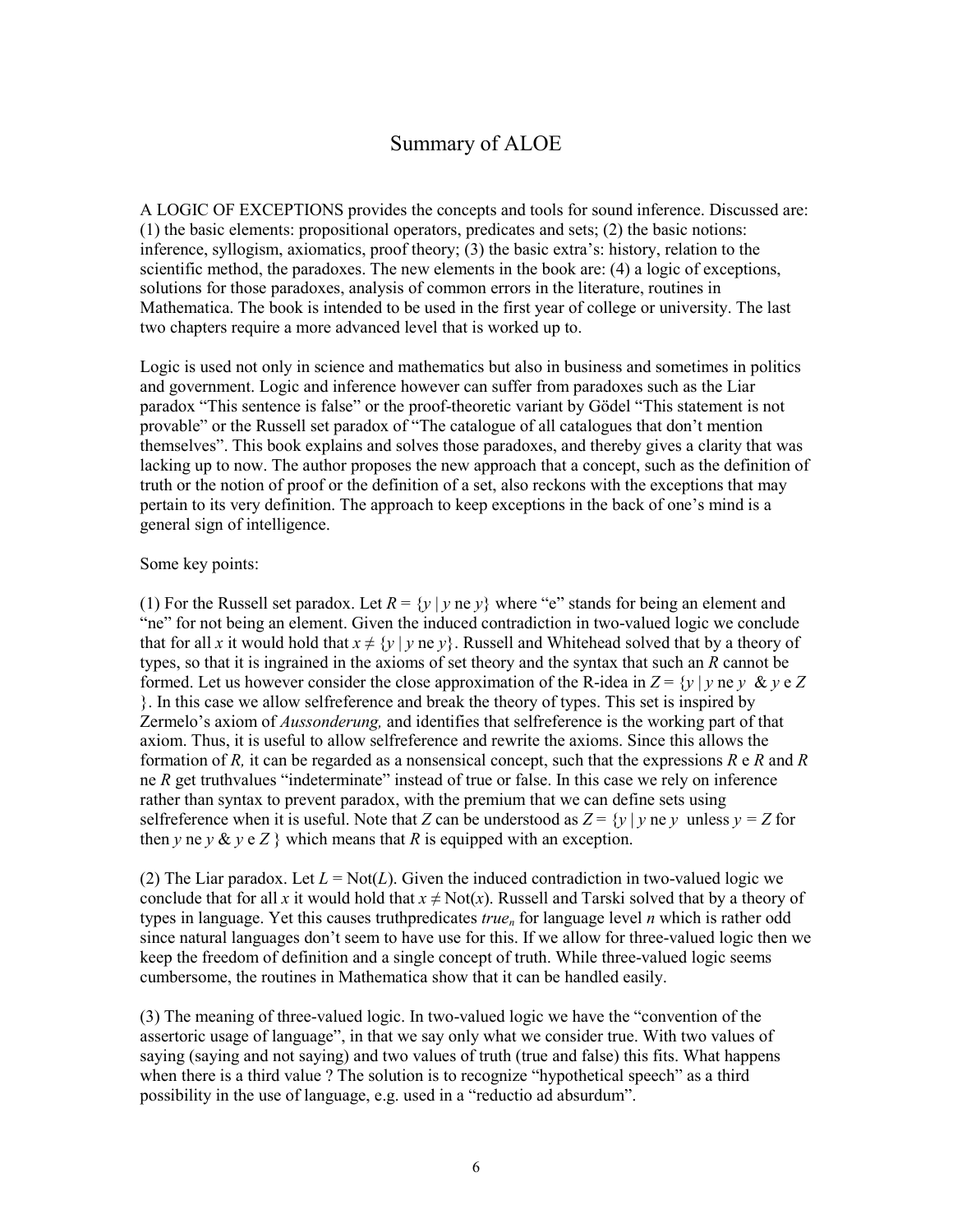(4) Paradoxes of threevalued logic. Can be solved by repeated application of the third value operator.

(5) Gödel's theorems. In this case, wild philosophical conclusions have been based upon a sentence that is a cousin of the liar sentence, the Gödeliar "This sentence is not provable". These wild philosophical conclusions still might be true, but not based upon this nonsensical Gödeliar. First it is strange that logicians recognize the relationship between truth and provability, and that they require levels for truth, but drop this for provability. Gödel's numerical coding allows selfreference, as this already exists in language. However, he only allows selfreference for sentences and not for systems. The solution is to allow selfreference for systems too. With the added rule that "when something is proven, then it is also proven that it is proven" (a bit complex since the Gödeliar is similarly complex) we can derive the same contradiction as with the Liar paradox. Gödel's theorems are based upon nonsense, and we need only weak additional properties to show this.

(6) Brouwer's intuitionism. This was important for the development of theory but its method can be summarized in now standard concepts. Heyting's axioms are incomplete for those purposes. Perhaps the philosophy still stands but then for another reason.

(7) ALOE was actually written when I was still a student of econometrics, 25 years ago. My teachers didn't enjoy my analysis and the book was shelved since I needed to graduate (in econometrics, anyway). Users of The Economics Pack already noted elements of logic in earlier versions of the Pack. Last holiday season gave me the opportunity and energy to retype the old material in Mathematica and provide additional programs. I had to edit the material of course, making it more didactic, but to my satisfaction the analysis stood up against my renewed critical look. Note that I have not looked at developments in logic research since 1980-1981 so that ALOE may miss some of this, though I don't expect that this will be much, given the strength of dogma e.g. on Gödel in the 1936-1980 period anyway. I feel sorry for the researchers who have missed out on my results of 1980-1981 and who have spent their research climbing dead-end hills. One of the elements in ALOE is the application of the (economic) distinction between statics and dynamics to the distinction between propositions and inference. I told one of my teachers about this too in 1980 and this was one aspect that he said he liked. Recently I checked the internet and discovered that he has written various papers on dynamic logic and received big research grants on it. I don't know whether he has done so with proper reference. I must mention this since otherwise people might think that the distinction as used in ALOE originates with someone else and that I myself wouldn't give proper reference.

#### Summary of VTFD

VOTING THEORY FOR DEMOCRACY provides the concepts and tools for democratic decision making. Voting is used not only in politics and government, but also in business - and not only in the shareholders' meetings but also in teams. Voting however can suffer from paradoxes. In some systems, it is possible that candidate A wins from B, B from C, and C from A again. This book explains and solves those paradoxes, and thereby it gives a clarity that was lacking up to now. The author proposes the new scheme of 'Pareto Majority' which combines the good properties of the older schemes proposed by Pareto, Borda and Condorcet, while it adds the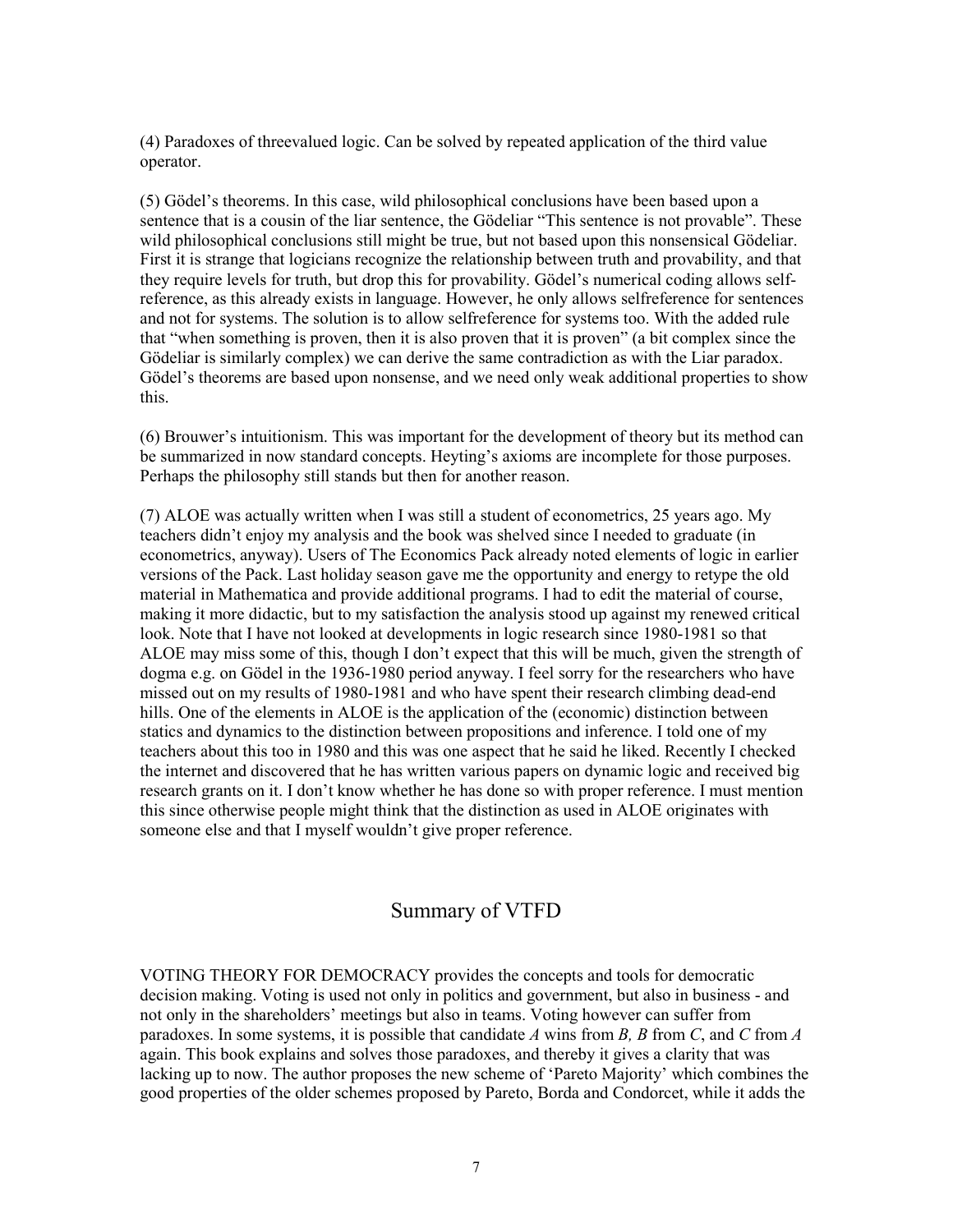notion of a (Brouwer) 'fixed point'. Many people will likely prefer this new scheme over Plurality voting which is currently the common practice.

The literature on voting theory has suffered from some serious miscommunications in the last 50 years. Nobel Prize winning economists Kenneth Arrow and Amartya Sen created correct mathematical theorems, but gave incorrect verbal explanations. The author emphasises that there is a distinction between 'voting' and deciding. A voting field only becomes a decision by explicitly dealing with the paradoxes. Arrow and Sen did not solve the paradoxes and used them instead to conclude that it was 'impossible' to find a 'good' system. This however is a wrong approach. Once we understand the paradoxes, we can find the system that we want to use.

This book uses also the theory of games (with Rasch - Elo rating) to show that decisions can change, even dramatically, when candidates or items are added to the list or deleted from it. The use of the fixed point criterion however limits the impact of such changes, and if these occur, they are quite reasonable. Groups are advised, therefor, to spend time on establishing what budget they will vote on.

With respect to the first edition, the book has been extended with some voting schemes such as run-off plurality, the use of Donald Saari's triangles, and the chapter "Without time, no morality".

#### Comment on scientific integrity

It may be noted that DRGTPE (2005) and VTFD (2007b) originally derive from my research at the Dutch Central Planning Bureau, originally founded by Jan Tinbergen. In 1990, the thendirector Gerrit Zalm, currently just retiring from the post of Minister of Finance of the Netherlands, blocked this analysis and censored its publication by blocking the internal discussing with the argument that this would needlessly wear the furniture in the lecture room. I still protest against this abuse of power and censorship of science. Since Dutch people don't seem to mind I can only advise to a boycott of Holland till this matter is resolved, see my website for more details, http://www.dataweb.nl/~cool/AdviceToBoycottHolland.html.

By itself it is interesting that DRGTPE and VTFD came up against a similar block as ALOE, though in the latter case it were mere teachers who hadn't an open mind and thereby hindered a young person's way into life. Apparently I enjoy to focus on incongruous notions and it may well be that such notions are incongruous since people have strong opinions on them otherwise they would have been resolved long ago. To be sure, I don't only focus *only* on such notions. But these three issues are gems that are worth developing. Anyway, people in power shouldn't block this development, so much should be obvious. It is interesting to observe that VTFD as well meets with strange unvoiced opposition from established circles in social choice theory, also in Holland. These researchers don't mind that the CPB directorate censors science, they are not interested in innovative use of Mathematica, a system for doing mathematics with the computer, and they have their own ways of blocking discussion without giving any argument. Boycott Holland, I would say.